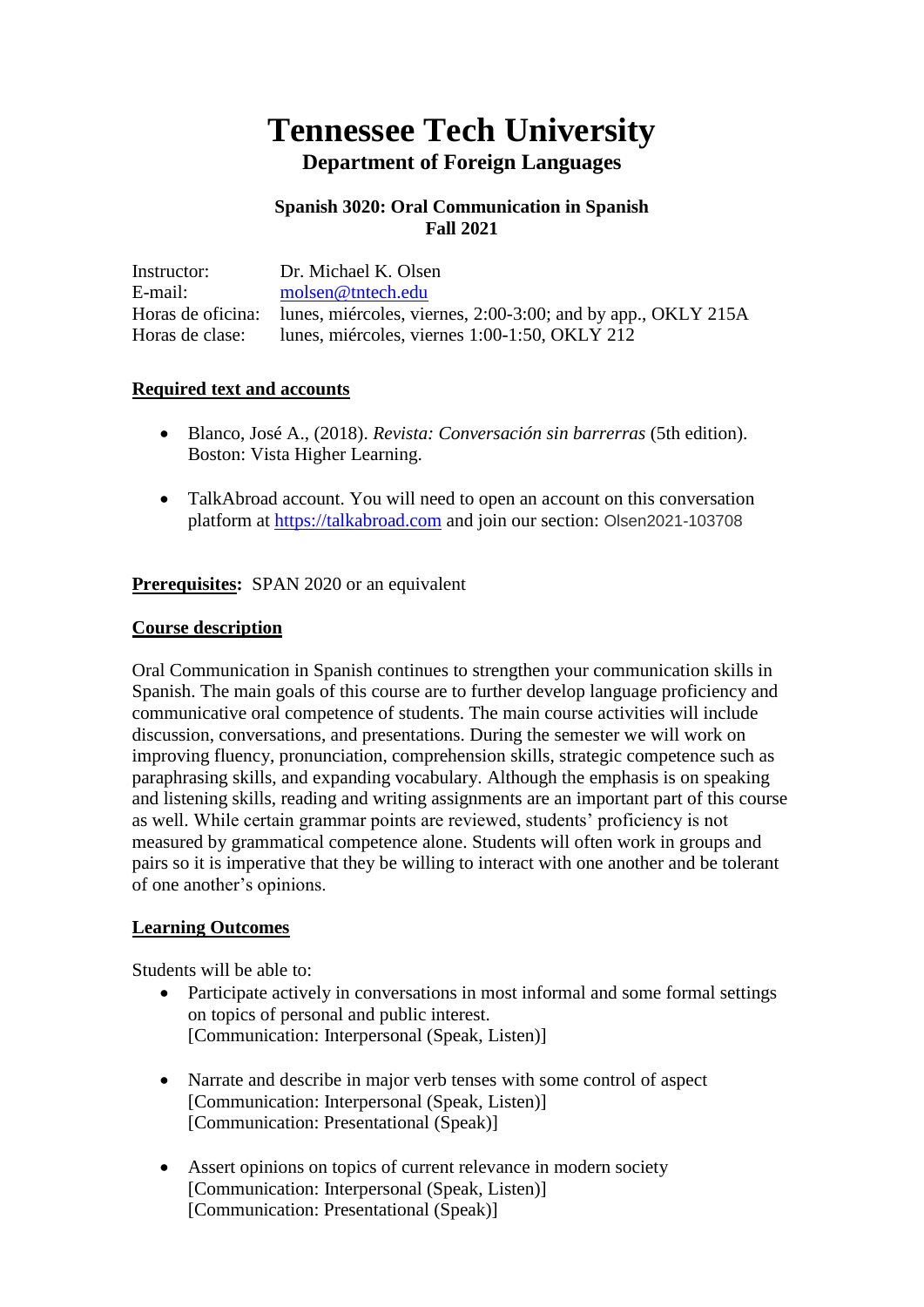[Cultures: Relating cultural practice and products to perspectives (Investigate, Explain, Reflect)] [Connections: Making connections and acquiring information and diverse perspectives (Critical Thinking, Problem Solving, Evaluate)]

- Deal effectively with unanticipated complications through a variety of communicative and coping devices [Communication: Interpersonal (Speak, Listen)] [Communication: Presentational (Speak)]
- Sustain communication by using, with suitable accuracy and confidence, connected discourse of paragraph length [Communication: Presentational (Speak)] [Communication: Interpersonal (Speak, Listen)]
- Demonstrate confidence in initiating and sustaining conversations in Spanish, regardless of the interlocutor's identity [Communication: Interpersonal (Speak, Listen)] [Comparisons: Language comparisons and cultural comparisons (Investigate, Explain, Reflect)] [Communities: School and global communities (Use language within and beyond the classroom)]

# **Evaluation**

| Participation                | 15% |
|------------------------------|-----|
| <b>Homework and Readings</b> | 11% |
| TalkAbroad Conversations (6) | 12% |
| Presentations                | 10% |
| Mid-term Conversation        | 12% |
| Chapter Exams (3)            | 20% |
| <b>Final Conversation</b>    | 20% |

# **Participation 15%**

1. Students will be graded based on their active participation in class activities (whole class, group work, pair work) and use of Spanish. We are here to learn; so contribute with your thoughts and concerns! Respectful behaviour is expected (**no use of cell phones** in the class).

2. Attendance is necessary to achieve high learning outcomes. When absent, participation is not possible and therefore results in a loss of participation points. Absences that are justified by a doctor's note are excused. In case of an emergency (i.e., due to grave illness, hospitalization, funeral of a family member, etc.), you must let me know as soon as possible. Send me an email, or leave me a note in my mailbox. Written documentation/evidence of extenuating circumstances must be given to me within one week of the absence.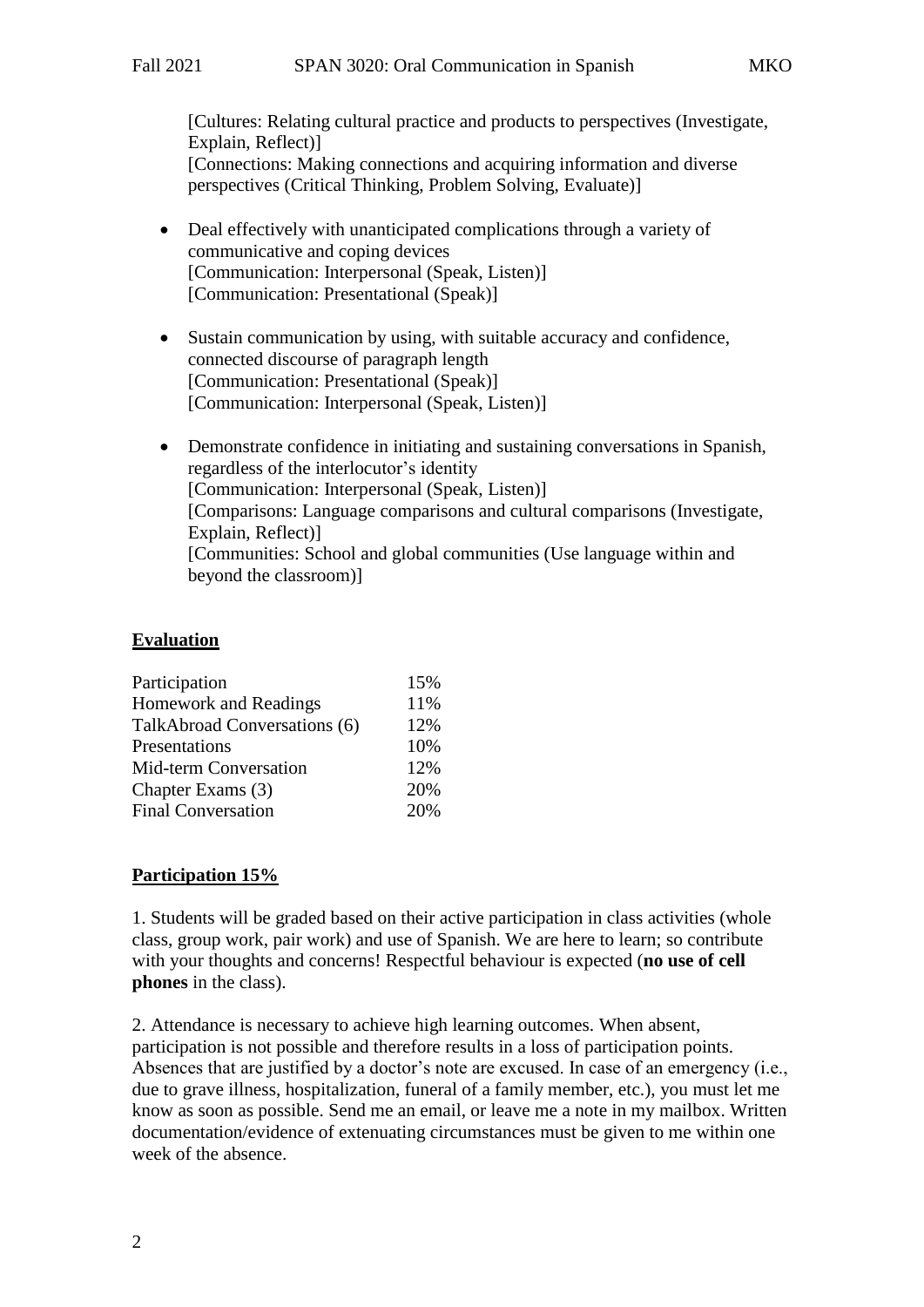3. Arrive on time. When students arrive late, they disrupt the class and may miss important announcements.

### **Homework and readings 11%**

Students are expected to come to class prepared by having completed the Preparación and/or Lectura for that day. Students are expected to come to class prepared by having researched the topic of discussion or debate. This may include searching through newspapers, blogs, videos, music, and podcasts from the Spanish-speaking world for information for discussions or debates. Some of the readings consist of prereading/watching and analysis activities. We will complete many of these activities in class; however, reading over and thinking about the questions and vocabulary activities will help students be prepared to carry out the conversations and other activities in class. Showing up for class unprepared will result in lower participation points and ultimately a lower course performance.

Tareas will consist of grammar practice exercises and extensions of reading analysis activities designed to help students practice and reflect upon the content that we will be covering in class. The homework will be assigned in class and the due dates will be given at that time.

# **TalkAbroad Conversations 12%**

Throughout the semester students will carry out conversations with 6 *different* native speakers via *TalkAbroad*. Each conversation will be 30 minutes. These conversations are recorded by *TalkAbroad* and will be evaluated by the instructor. Students will also complete a conversation guide for each conversation. More information about *TalkAbroad* can be found in the *TalkAbroad* Student Manual found on their website.

*TalkAbroad* completes a thorough screening of the native speakers that work for them but, for safety purposes, you are required to follow these policies:

- 1. If your assigned partner makes you feel uncomfortable in any sense, please stop the communication and report it to your instructor as soon as possible.
- 2. No exchange of money or goods with you partners is allowed.
- 3. Under no circumstance should you send any personal information to your partners (i.e., social security number, address, bank account number, credit card number, date of birth, email address, passwords of any kind, phone number, social network IDs, etc.)

**All assignments including homework and conversations will be due on the** *class period they appear on the calendar or the given due date* **at the beginning of class unless otherwise stated. Late assignments will receive a 10% reduction each day they are late.**

#### **Presentations 10%**

Students will complete a variety of individual and group presentations during the course of the semester. These presentations will provide opportunities to improve speaking skills.

As part of the presentation grade, each student will sign up to give the Bienvenida at the beginning of class three times throughout the semester. The Bienvenida will take 3-4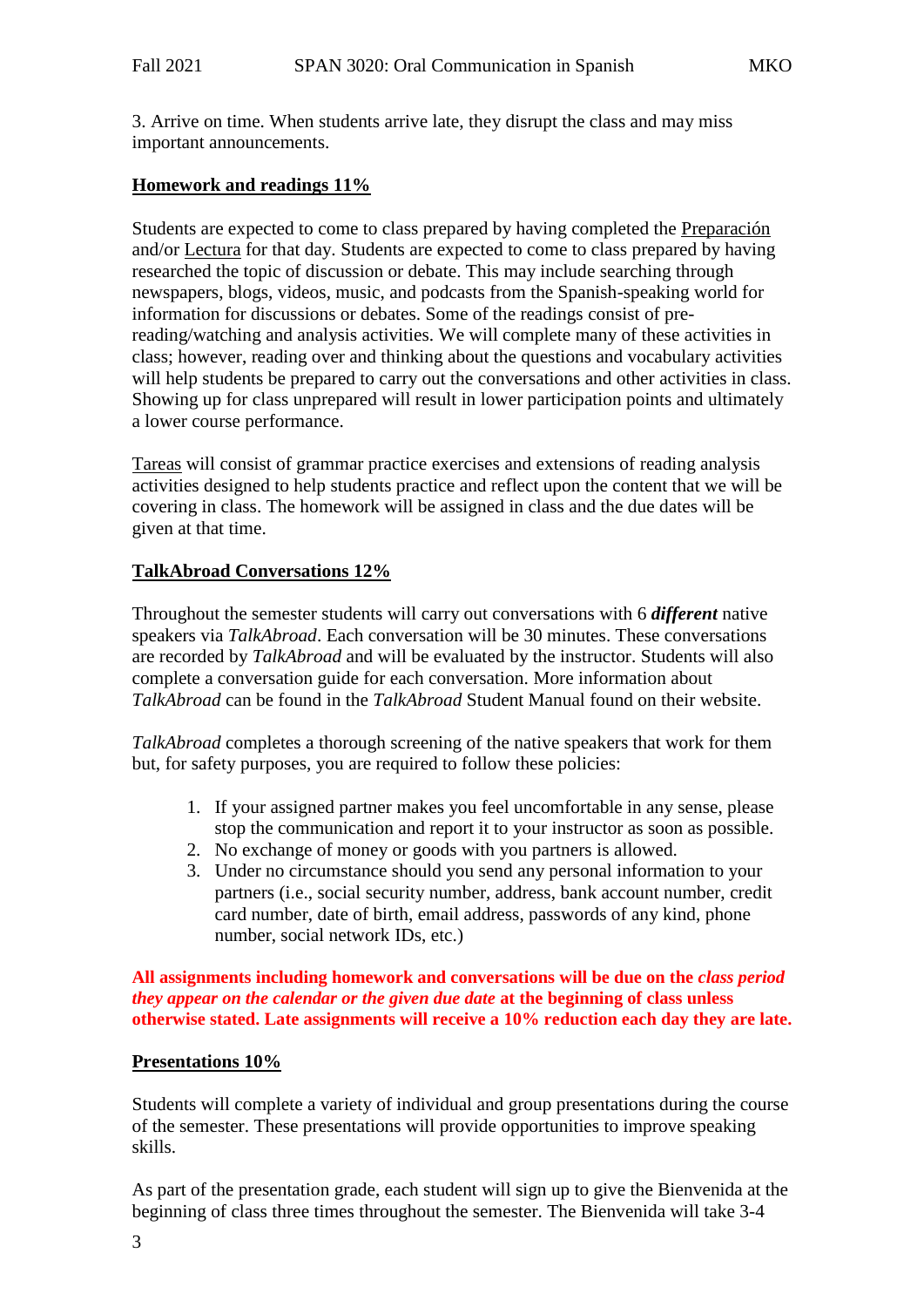minutes and must include the following: 1) a brief welcome to the classmates, 2) the date and weather, 3) some basic information about yourself (e.g., major, likes/dislikes, interesting things about you, your interests, etc.), 4) and a current event in the city, state or world. NO WRITTEN NOTES.

Students will also give a Final Presentation near the end of the semester. Final Presentations can either be teaching the class how to do something or presenting something that you are interested in. I will need to approve the topic before you begin your preparations.

The Final Presentation will be given in class and will be 13-15 minutes in length. The use of PowerPoint, posters, photos, artwork, or other props during the presentation is encouraged as long as they contain no text other than titles. These must be submitted to iLearn before the presentation. Two 3x5" note cards with bullet points may be used. Individual presentations should be well rehearsed. No direct reading from the note card is allowed and will result in a drastic reduction of the grade. A grading rubric for presentations will be posted on iLearn.

#### **Mid-term Conversation 12%**

Students will carry out a 'Conversación Parcial' at mid-term with a partner. On the day of the conversation, one conversation topic will be randomly selected from a set of conversation topics previously provided to the students. Further details of the mid-term conversation will be provided in class.

#### **Chapter Exams 20%**

There will be three (3) chapter exams. Make-up exams will not be given. No exceptions. For students who have an excusable absence for the date of the missed exam, the average grade of the other exams will replace their missed exam grade. Do not make any travel plans without checking the class calendar.

#### **Final Conversation 20%**

The final exam will be a conversation with the instructor about the topics covered during the semester. The conversation should be between 9-10 minutes in duration. Do not make any travel plans without checking the final exam schedule. Pre-existing travel plans will not be considered a reasonable cause for missing a chapter exam or the final exam.

#### **Accessibility Services**

Any student who believes that he or she will require accommodations to meet the course requirements should consult the Accessibility Education Center located in the Roaden University Center (RUC) Rm. 112 (931-372-6119) preferably during the first week of classes so that reasonable accommodations can be made to ensure that everyone may participate in the course. For details, view the Tennessee Tech's Policy 340 – Services for Students with Disabilities at [Policy Central.](https://www.tntech.edu/policies/)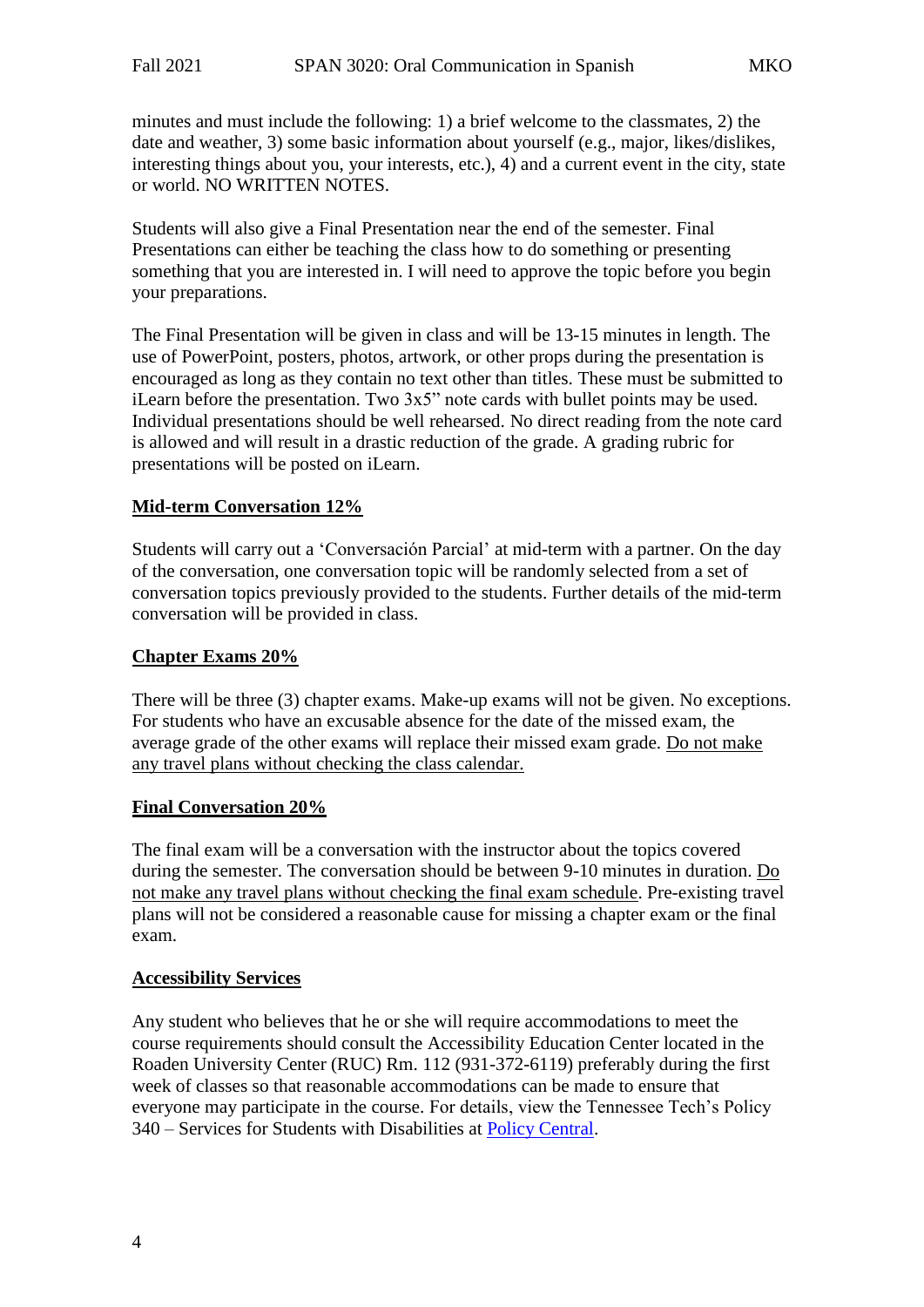# **Academic Misconduct**

Maintaining high standards of academic integrity in every class at Tennessee Tech is critical to the reputation of Tennessee Tech, its students, alumni, and the employers of Tennessee Tech graduates. The Student Academic Misconduct Policy describes the definitions of academic misconduct and policies and procedures for addressing Academic Misconduct at Tennessee Tech. For details, view the Tennessee Tech's Policy 217 – Student Academic Misconduct at [Policy Central.](https://www.tntech.edu/policies/)

# **COVID-19 University Protocols**

- 1. Each student must take personal responsibility for knowing and following the university's COVID-19 protocols. Students are expected to follow all COVID-19 directives published by Tennessee Tech on its official COVID-19 webpage: [www.tntech.edu/covid19.](http://www.tntech.edu/covid19)
- 2. As conditions related to the pandemic change, the university's COVID-19 protocols are also likely to change. Students are expected to monitor the university's official COVID-19 webpage to stay up to date on all university COVID-19 protocols.
- 3. If the university's COVID-19 protocols include the wearing of face coverings inside campus facilities, then face coverings must be worn covering the mouth and nose. Protocols will apply to all vaccinated and unvaccinated individuals.
- 4. Students who refuse to comply with university protocols will be reported to the Tennessee Tech Dean of Students.
- 5. Students should direct all requests for excused class absences related to COVID-19 to Tennessee Tech's Health Services by following the student link at the following website: [www.tntech.edu/covid19/report.php](http://www.tntech.edu/covid19/report.php) . The Office of Student Affairs will provide notifications to faculty members of student absences and the expected length of the absence.
- 6. Students can get a COVID-19 vaccine on campus at Tech Health Services. Call ahead to schedule at (931) 372-3320. COVID-19 vaccines are given free of charge daily, as well as testing.
- 7. Per CDC guidelines, you are considered fully vaccinated:
	- 2 weeks after your second dose in a 2-dose series, such as the Pfizer or Moderna vaccines, OR
	- 2 weeks after a single-dose vaccine, such as Johnson & Johnson's Janssen vaccine

#### **Grading Scale**

| A: $90-100$ | $B: 80-89$ | $C: 70-79$ | $D: 60-69$ | $F: 0-59$ |
|-------------|------------|------------|------------|-----------|
|             |            |            |            |           |

**IMPORTANT:** This syllabus is accurate and complete to the best of my knowledge. However, I reserve the right to make midcourse changes to the readings, assignments, or exam dates as needed.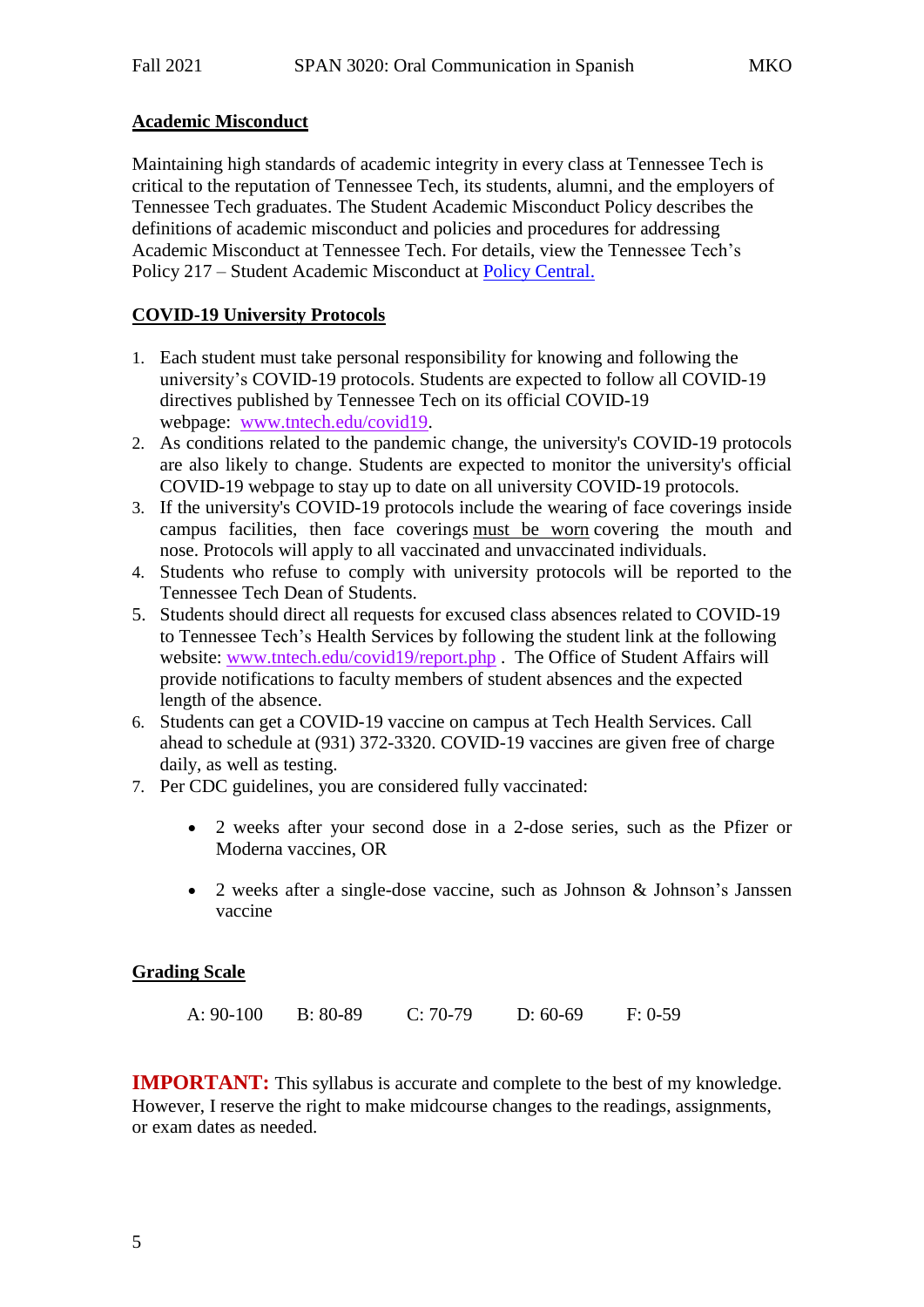# **Calendar**

This calendar is tentative. Students are responsible for checking iLearn and their university email accounts. Assignments, guidelines, and other deadlines will be posted and sent there.

|                |                                                 | T: Tarea<br>L: Lectura                                   | P: Preparación<br>TA: TalkAbroad                                                                                                                                                  |  |  |
|----------------|-------------------------------------------------|----------------------------------------------------------|-----------------------------------------------------------------------------------------------------------------------------------------------------------------------------------|--|--|
| <b>Semana</b>  | Fecha                                           | <b>Tema</b>                                              | Lecturas y tareas                                                                                                                                                                 |  |  |
| 1              | 20 de agosto                                    | Introducción al curso                                    | L: Plan de estudios<br>(Syllabus)                                                                                                                                                 |  |  |
|                | 23 de agosto                                    | El Hablar                                                | <b>Syllabus information</b><br>assignment                                                                                                                                         |  |  |
|                | CAPÍTULO 1: ¿Realidad o fantasía?               |                                                          |                                                                                                                                                                                   |  |  |
| $\overline{2}$ | 25 de agosto                                    | Cortometraje: Viaje a Marte                              | $L: Capitulo 1, pp. 2-9$                                                                                                                                                          |  |  |
|                | 27 de agosto                                    | Celebración de la fantasía                               | <b>L:</b> Capítulo 1, pp. 14-17<br>T: Sueños de niño                                                                                                                              |  |  |
| 3              | 30 de agosto                                    | Entretenimiento de los medios<br>visuales (presentación) | P: Preparar una<br>presentación de tu medio<br>visual favorito<br>L: Capítulo 1, pp. 10-11<br>T: La fantasía                                                                      |  |  |
|                | 1 de septiembre                                 | Las noticias                                             | P: Traer computadora a<br>clase<br>$L:$ Capítulo 1, pp. 12-13<br>T: Ser y estar                                                                                                   |  |  |
|                | 3 de septiembre                                 | Tertulia                                                 | L: Capitulo 1, p. 33<br><b>T:</b> Las preposiciones                                                                                                                               |  |  |
|                | 6 de septiembre                                 | <b>NO HAY CLASE</b>                                      | Día del trabajo                                                                                                                                                                   |  |  |
|                | <b>CAPÍTULO 2: Una cuestión de personalidad</b> |                                                          |                                                                                                                                                                                   |  |  |
| $\overline{4}$ | 8 de septiembre                                 | Cortometraje: Diez minutos                               | <b>L:</b> Capítulo 2, pp. 34-41<br><b>TA: Conversación 1</b>                                                                                                                      |  |  |
|                | 10 de septiembre                                | Las cuatro fórmulas científicas de la<br>felicidad       | <b>L:</b> Capítulo 2, pp. 46-50<br>T: Diez minutos; Guía de<br>Conversación 1                                                                                                     |  |  |
| 5              | 13 de septiembre                                | La cultura (presentación)                                | P: Preparar una pequeña<br>presentación sobre la<br>cultura de un país<br>hispanohablante con lo<br>cual estás acostumbrado<br><b>L:</b> Capítulo 2, pp. 42-45<br>T: La felicidad |  |  |
|                | 15 de septiembre                                | La intrusa                                               | <b>L:</b> Capítulo 2, pp. 55-59<br>T: Narración en el pasado                                                                                                                      |  |  |
|                | 17 de septiembre                                | Tertulia/Repaso                                          | $L:$ Capítulo 2, p. 63<br>T: La intrusa                                                                                                                                           |  |  |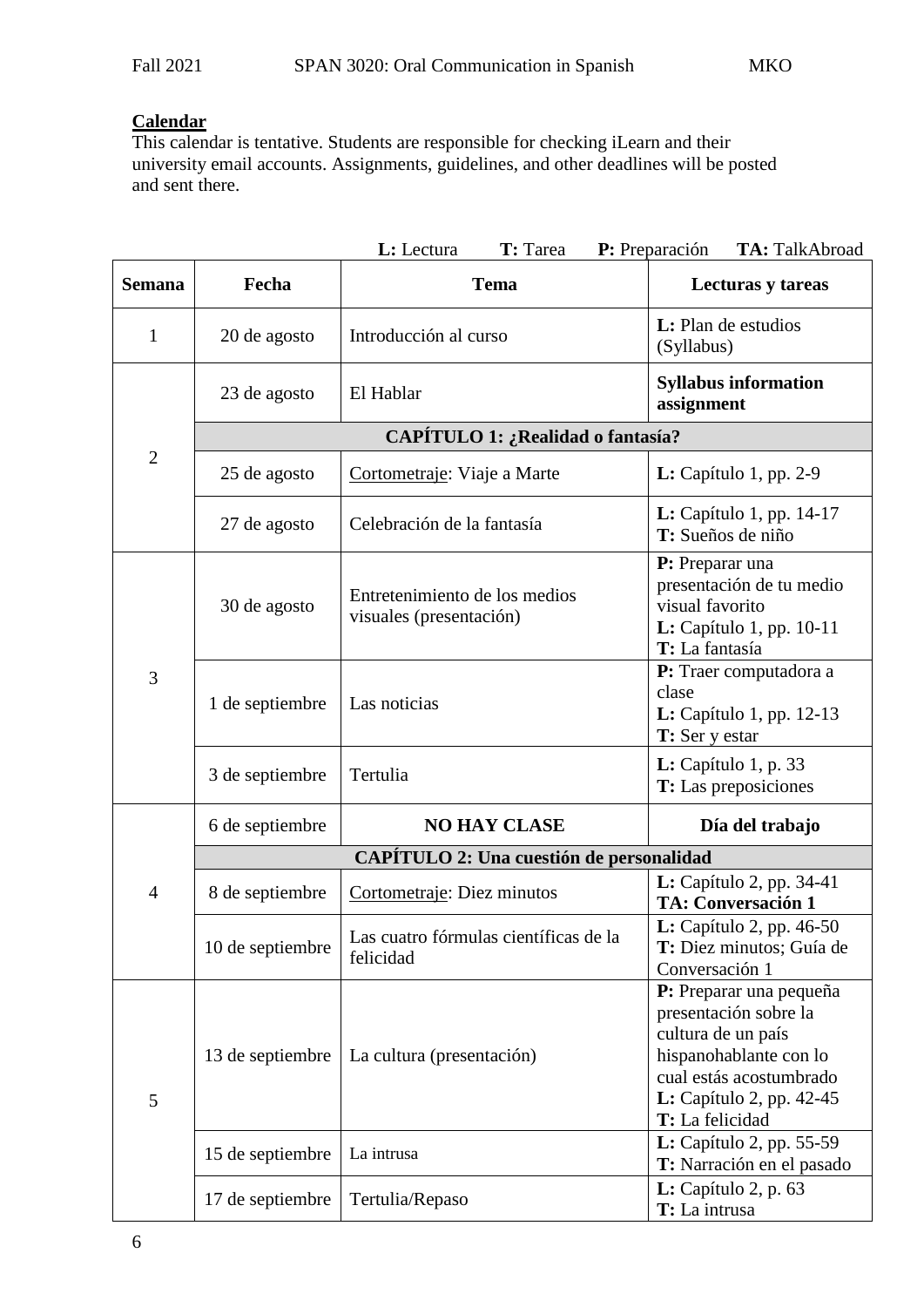| 6  | 20 de septiembre                        | <b>Examen 1</b>                                     | Preparar para el examen                                                                                                                                                                              |  |  |
|----|-----------------------------------------|-----------------------------------------------------|------------------------------------------------------------------------------------------------------------------------------------------------------------------------------------------------------|--|--|
|    | CAPÍTULO 3: La influencia de los medios |                                                     |                                                                                                                                                                                                      |  |  |
|    | 22 de septiembre                        | Cortometraje: Namnala                               | L: Capítulo 3, pp. $64-71$                                                                                                                                                                           |  |  |
|    | 24 de septiembre                        | Cultura popular y la tecnología                     | P: Investigar sobre la<br>influencia de la tecnología<br>en la cultura y nuestras<br>vidas<br>L: Capítulo 3, pp. 72-75<br><b>T:</b> Pronombres de objeto y<br>adjetivos<br><b>TA: Conversación 2</b> |  |  |
|    | 27 de septiembre                        | Cara y cruz de las tecnologías de la<br>información | $L:$ Capítulo 3, pp. 81-85<br>T: Guía de Conversación 2                                                                                                                                              |  |  |
| 7  | 29 de septiembre                        | ¿Me agregás como amiga?                             | <b>L:</b> Capítulo 3, pp. 86-91<br>T: Cara y cruz de las<br>tecnologías                                                                                                                              |  |  |
|    | 1 de octubre                            | Tertulia                                            | <b>L:</b> Capítulo 3, p. 95<br>$T: \Lambda$ Me agregás como<br>amiga?                                                                                                                                |  |  |
|    | 4 de octubre                            | Práctica para la conversación<br>parcial            | Preparar para el examen                                                                                                                                                                              |  |  |
| 8  | 6 de octubre                            | <b>Conversación Parcial</b>                         | Preparar para el examen                                                                                                                                                                              |  |  |
|    | <b>CAPÍTULO 4: Las garras del poder</b> |                                                     |                                                                                                                                                                                                      |  |  |
|    | 8 de octubre                            | Cortometraje: ¿Quién es Echegoyen?                  | L: Capítulo 4, pp. 96-103<br><b>TA: Conversación 3</b>                                                                                                                                               |  |  |
|    | 11 de octubre                           | <b>NO HAY CLASE</b>                                 | Vacaciones de otoño                                                                                                                                                                                  |  |  |
| 9  | 13 de octubre                           | La globalización                                    | <b>P:</b> Investigar los efectos de<br>la globalización                                                                                                                                              |  |  |
|    | 15 de octubre                           | La política y los políticos                         | L: Capítulo 4, pp. 104-107<br>T: Guía de Conversación<br>3; Subjuntivo y<br>pronombres relativos                                                                                                     |  |  |
| 10 | 18 de octubre                           | La tortilla                                         | <b>L:</b> Capítulo 4, pp. 108-111                                                                                                                                                                    |  |  |
|    | 20 de octubre                           | Tertulia/Repaso                                     | <b>L:</b> Capítulo 4, p. 125<br>T: Candidat@                                                                                                                                                         |  |  |
|    | 22 de octubre                           | <b>Examen 2</b>                                     | Preparar para el examen                                                                                                                                                                              |  |  |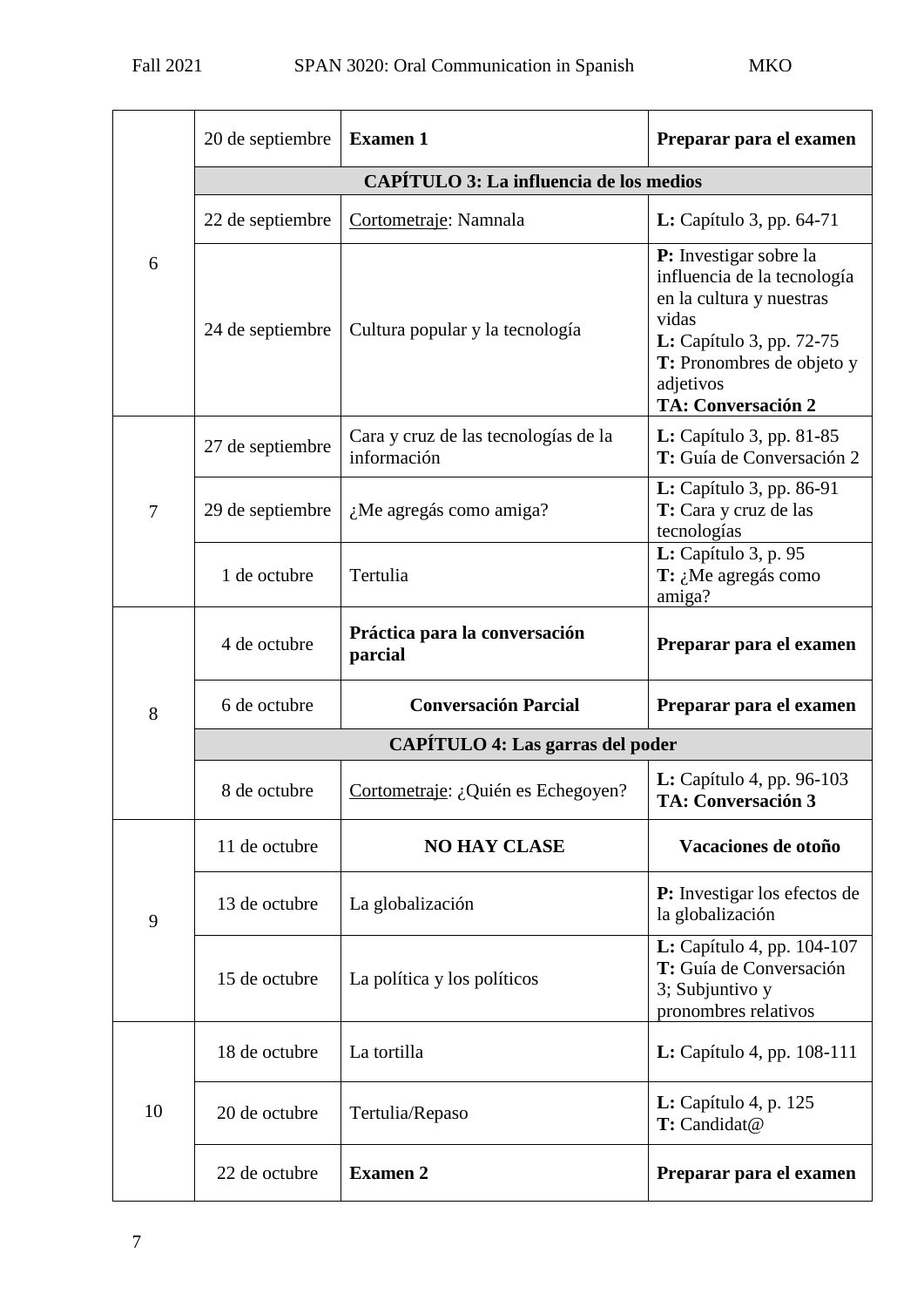|    | <b>CAPÍTULO 5: Misterios del amor</b> |                                      |                                                                                                                                             |  |
|----|---------------------------------------|--------------------------------------|---------------------------------------------------------------------------------------------------------------------------------------------|--|
| 11 | 25 de octubre                         | Cortometraje: Porsiemprejamón        | <b>L:</b> Capítulo 5, pp. 126-133                                                                                                           |  |
|    | 27 de octubre                         | Los deportes                         | P: Prepararte para hablar<br>sobre la importancia de<br>deportes en la sociedad<br>L: Capítulo 5, pp. 134-137<br>T: Subjuntivo y usos de se |  |
|    | 29 de octubre                         | La música                            | P: Buscar la crítica social<br>en una canción y llevar la<br>letra de la canción a clase.                                                   |  |
|    | 1 de noviembre                        | Lo que dure el amor                  | <b>L:</b> Capítulo 5, pp. 142-146<br><b>TA: Conversación 4</b>                                                                              |  |
| 12 | 3 de noviembre                        | Tertulia                             | L: Capítulo 5, p. 155<br>T: Guía de Conversación 4<br>T: Reparaciones                                                                       |  |
|    |                                       | <b>CAPÍTULO 6: Modos de vivir</b>    |                                                                                                                                             |  |
|    | 5 de noviembre                        | Cortometraje: El sándwich de Mariana | <b>L:</b> Capítulo 6, pp. $156-163$                                                                                                         |  |
| 13 | 8 de noviembre                        | La educación                         | P: Reflexionar sobre tu<br>educación y el valor de la<br>educación<br>$T:$ ¡Basta!                                                          |  |
|    | 10 de noviembre                       | Cambio climático                     | P: Investigar las cuestiones<br>fundamentales sobre el<br>cambio de clima y la<br>evidencia de ello                                         |  |
|    | 12 de noviembre                       | La inmigración Debates               | L: Capítulo 6, pp. 164-167                                                                                                                  |  |
| 14 | 15 de noviembre                       | Padre, papá, papi                    | L: Capítulo 6, pp. 173-177<br><b>T:</b> Oraciones con si y usos<br>de se                                                                    |  |
|    | 17 de noviembre                       | Tertulia/Repaso                      | L: Capítulo 6, p. 186                                                                                                                       |  |
|    | 19 de noviembre                       | <b>Examen 3</b>                      | <b>TA: Conversación 5</b>                                                                                                                   |  |
| 15 | 22 de noviembre                       | Ecuador                              | T: Guía de Conversación 5                                                                                                                   |  |
|    | 24 de noviembre                       | <b>NO HAY CLASE</b>                  | Día de acción de gracias                                                                                                                    |  |
|    | 26 de noviembre                       | <b>NO HAY CLASE</b>                  | Día de acción de gracias                                                                                                                    |  |